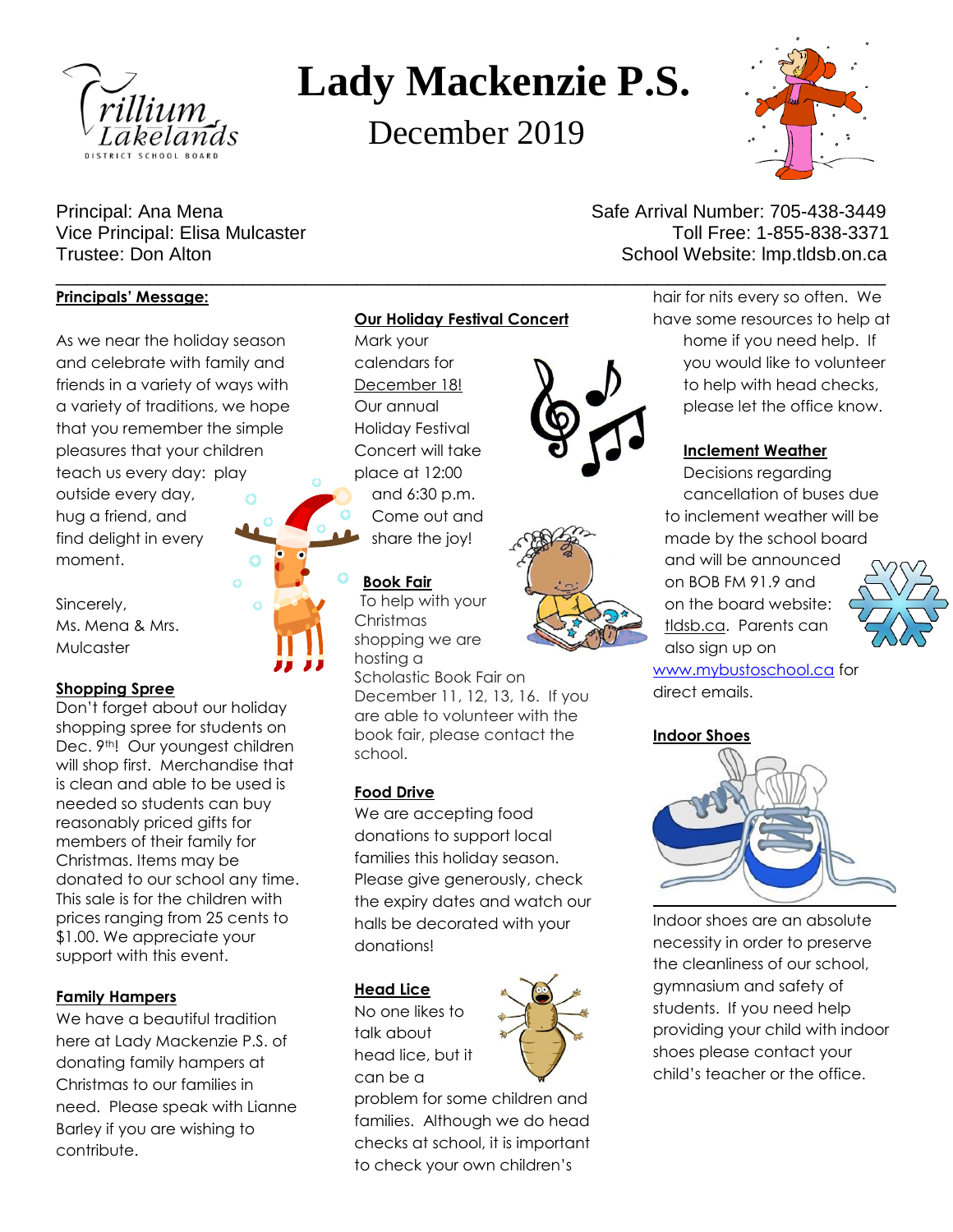# **Baskets!**

Thank you for the donations to our baskets in support of trees around the new playground. They are unbelieveable! The



baskets will be on display in the office beginning December 4. Tickets are \$2 or 3 for \$5. Winners will be announced at the concert December 18.

#### **Character Education:** Students of the Month

On November 1st, we had our Student of the Month assembly where we celebrated

with those students who demonstrated a high degree of Compassion (which was our Character Trait in October). Congratulations to: Henry Viersen, Caleb Davis, Julia Andrews, Hunter Price, Cale Roberts, Grace Edney, William Mitchell, Morgan Teel, Jayden Cleveland, Garrett Wright, Bobby Payne, Austin Terry, Kelly Olson, Jacob Boyce, and Cady Tremblett.

We are sure you've heard this phrase, "If at first you don't succeed...try, try again." This past month the Lady Mac Lynx have been focussing on the Character Trait

of **Perseverance**, which is defined as the persistence in doing something despite difficulty or delay in achieving success. In other words, it is the effort required to do something and keep doing it until the end,

even if it's hard. Here at Lady Mac, we teach each other not to give up. We encourage each other to take risks, try it, test it, and try again until we get it right. We encourage you at home to allow your child(ren) to independently take risks and to persevere until they get it right!!



#### **Students of the Month:**

On November 22nd, we celebrated with those students who demonstrated a high degree of Perseverance throughout the month of November (and beyond). Congratulations: Jordan Simpson, Weston Worr, Logan Lewis-Todd, Alyvia Sheppard, Kodi Todd, Lilly Hall, Bryce Dolamore, Chelsea Murray, Kylie Todd, Nathan Lytle, Jerzee Barton-Bell, Lucas Gallon, Kira Simpson, Sawyer Currie, Dixee Teel, Kaleb Cramm.

# **Trillium Lakelands Arts Camp**



What is TLAC? TLAC is an arts camp for Grade 7 through 12 students that will take place on May 17 to 22, 2020 at Camp White Pine in Haliburton. TLAC offers specialized instruction for Music, Drama, Musical Theatre, Dance, and Visual Art within an exciting camp experience. The arts camp is set up as a typical high school day with four periods. There are evening concerts featuring

performances from major artists, a presentation from local visual artists, and an art display. This enriched arts experience is enhanced by the summer camp atmosphere.

#### **Early bird registrations are due December 20 for a \$50 savings.**

#### **The deadline for all registrations is January 17.**

Registrations are available online or in your school office. Visit<http://tldsb.ca/tlac> for a link to the online registration and to follow along with the experience. For more information, contact Wendy Browne at 1(888)526-5552 x22104 or email at [TLAC@tldsb.on.ca.](mailto:TLAC@tldsb.on.ca)

#### **Mobile Devices**



Please note that the TLDSB Code of Conduct now includes the following:

The use of personal mobile devices during instructional time is not permitted *unless* under the following circumstances: \*for educational purposes, as directed by an educator; \*for health and medical purposes;

\*to support special education needs

Please ensure that your child is aware of and respects the restrictions on the use of personal mobile devices during instructional time.

# **Royal Canadian Legion Branch #519 Poster and Literary Winners 2019 Poster Winners**

Primary Colour Poster